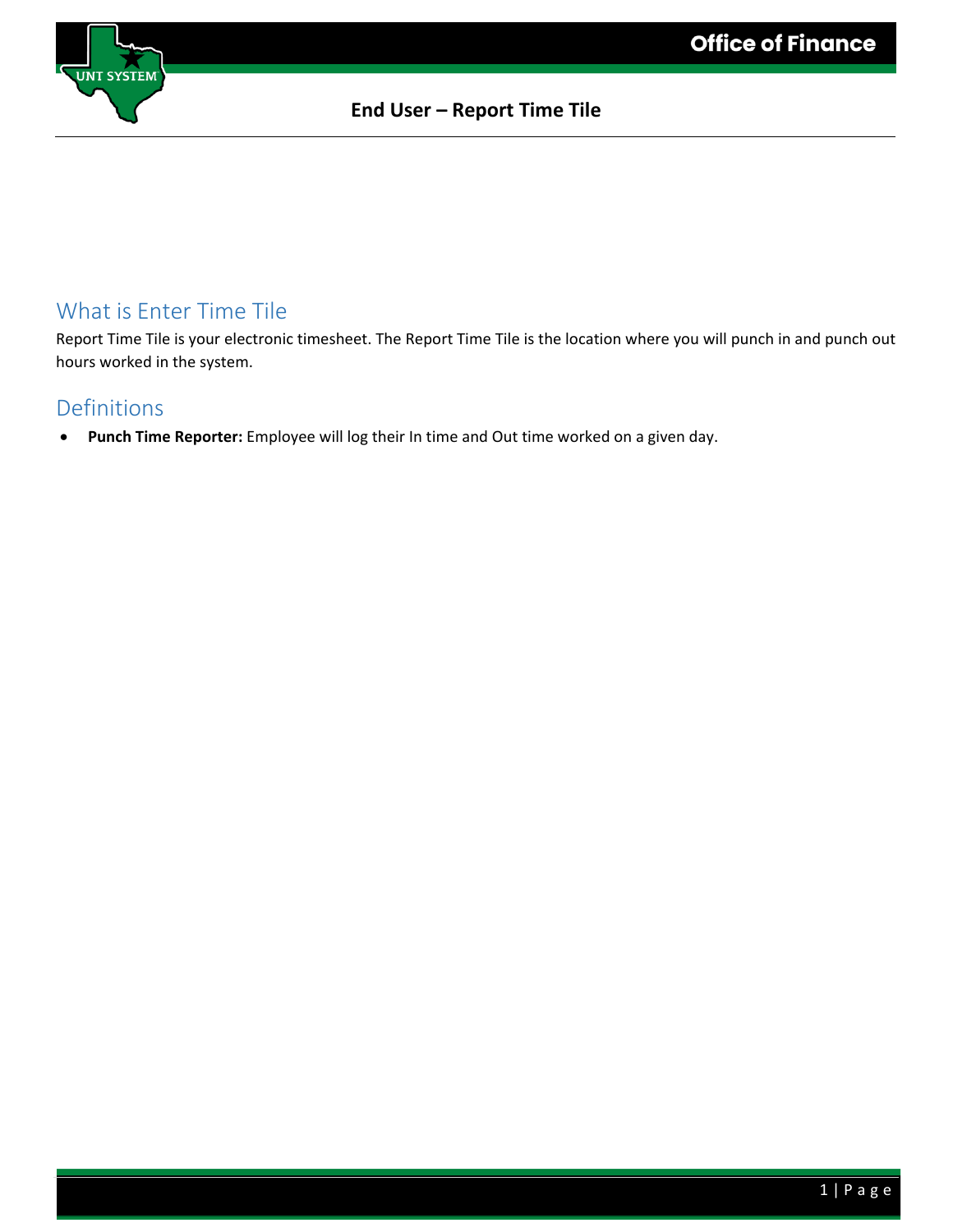

# Navigating to Timesheet (Report Time Tile):

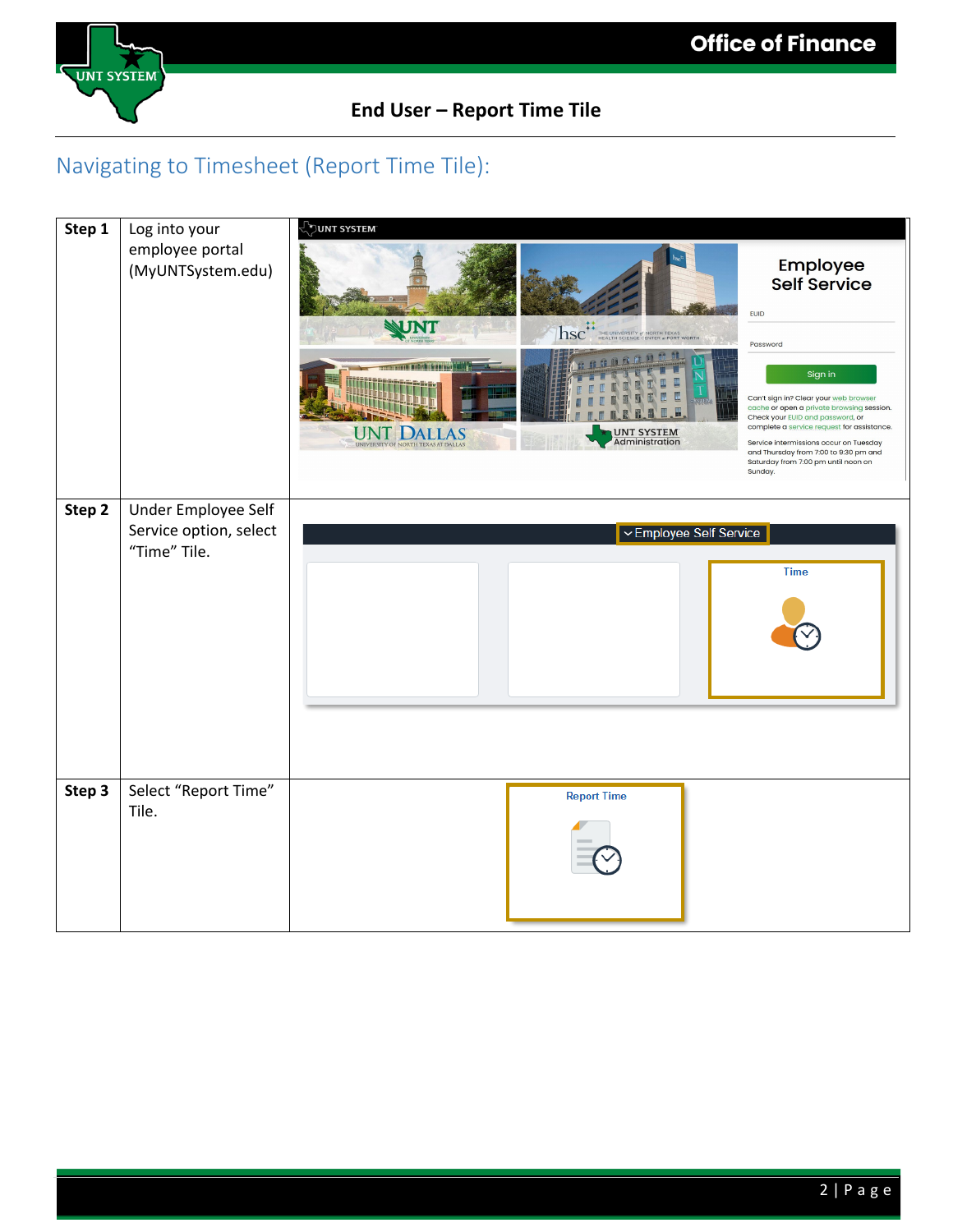

# Reporting Time:

| Step 1            | Select the day you wish to report<br>time for by selecting the arrows.<br>Left Arrow = go back in time.<br>$\bullet$<br>Right Arrow = go forward in<br>$\bullet$<br>time.                   | <b>Report Time</b><br>$\blacktriangleleft$<br>$\rightarrow$<br>Thursday, Apr 29, 2021                                                                                                                                                  |
|-------------------|---------------------------------------------------------------------------------------------------------------------------------------------------------------------------------------------|----------------------------------------------------------------------------------------------------------------------------------------------------------------------------------------------------------------------------------------|
| Step 1.A          | If you have multiple jobs, select<br>the position in which you need to<br>report time for.                                                                                                  | <b>Report Time</b><br>$\blacktriangleleft$<br>$\blacktriangleright$<br><b>Friday, May 14, 2021</b><br>*Select a Job<br>Student Asst - Fed CWS Fall<br>Student Asst - Fed Cwsp Summer                                                   |
| Step <sub>2</sub> | Select the Punch Type                                                                                                                                                                       | 4 Friday, May 14, 2021<br>12:32:13 PM<br>Last action: Out. 12:00 PM 01/08/21<br>'Job Student Asst - Fed CWS Fall -<br>$\sim$<br>+ Time Detail<br>Comments (0)<br><b>View Legal Statement</b>                                           |
| Step <sub>3</sub> | Select the Time Reporting Code<br>(TRC) you need to enter on your<br>timesheet.<br>Refer to the Timesheet TRC<br>$\bullet$<br>Guide if you need more<br>information on which TRC to<br>use. | 4 Friday, May 14, 2021<br>12:32:13 PM<br>Last action: Out, 12:00 PM 01/08/21<br>Job Budent Asst - Fed CWS Fall - v<br>"Panch Type $\qquad \times$<br>e Reporting Code<br>> Time Details<br>Commerts (0)<br><b>View Legal Statement</b> |
| Step 3.B          | Select the comment to add a<br>comment on a specific day.                                                                                                                                   | 4 Friday, May 14, 2021<br>12:32:13 PM<br>Last action: Out. 12:00 PM 01/05/21<br>Job Bodent Asst - Fed CWS Fall -<br>Pinch Type $\ \cdot\ $ is:<br>'Time Reporting Code<br>$\mathbf{r}$<br><b>View Legal States</b>                     |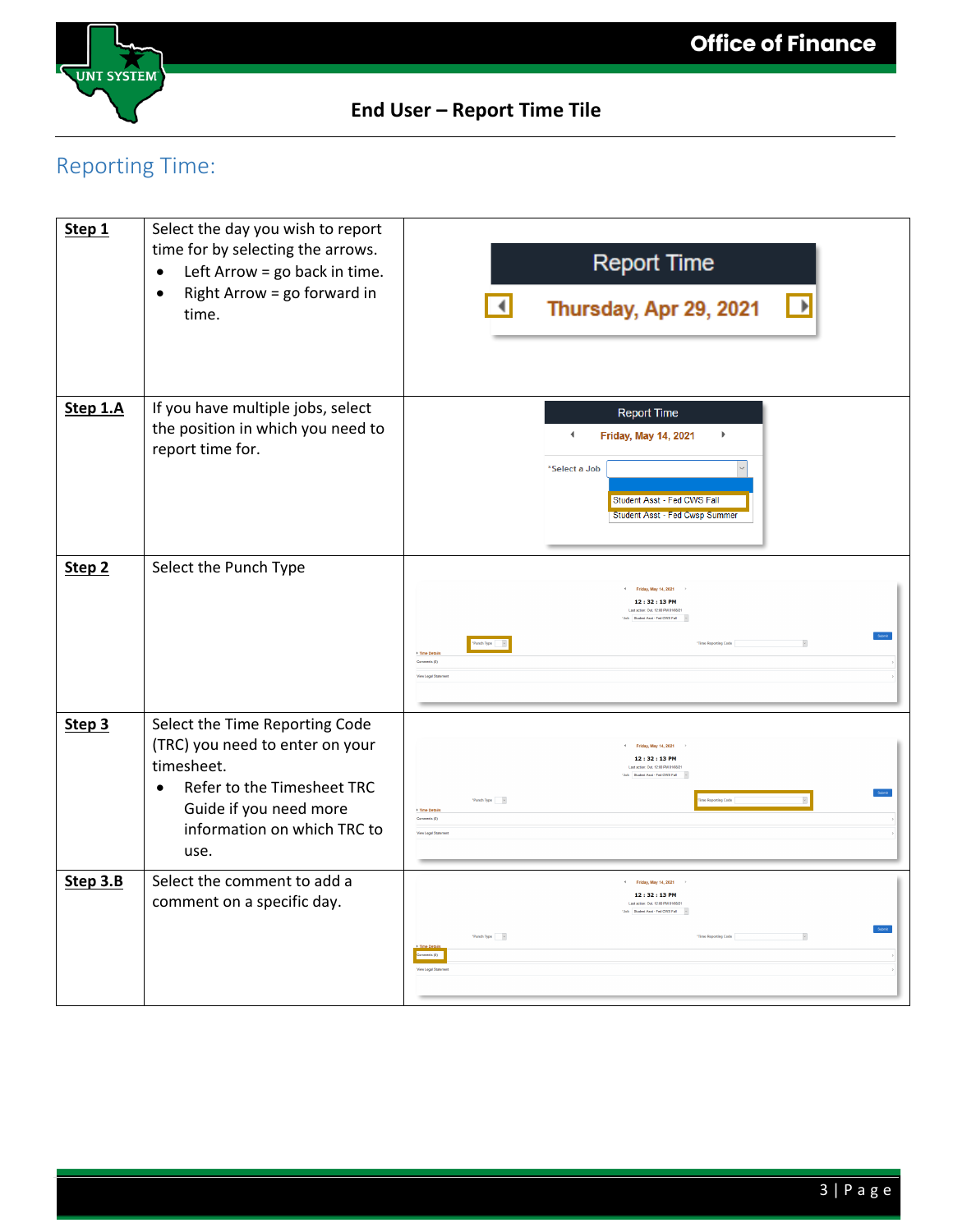

|        |                                                                       | <b>Time Reporting Comments</b><br>$\times$<br>Comments related to Time entered for 02/05/2021<br>Comment once entered cannot be altered or removed.<br>Enter comment here.<br><b>Add Comment</b><br><b>Clear</b>                                                 |
|--------|-----------------------------------------------------------------------|------------------------------------------------------------------------------------------------------------------------------------------------------------------------------------------------------------------------------------------------------------------|
| Step 4 | Select "Submit" and "OK" to<br>submit timesheet for approval.         | 4 Friday, May 14, 2021<br>12:32:13 PM<br>Last action: Out. 12:00 PM 01/08/2<br>Job Student Asst - Fed CWS Fall<br>Submit<br>$\vert\,$<br>"Panch Type $\ \cdot\ $<br>"Time Reporting Code<br><b>1 Time Details</b><br>Commerts (0)<br><b>View Legal Statement</b> |
| Step 5 | Your time punch has been<br>submitted and is now pending<br>approval. | Time Details<br><b>Submitted 0.0 Hours</b><br>04:41:10PM<br>Out<br>04:38:26PM<br>In                                                                                                                                                                              |

You have now successfully entered time on your timesheet!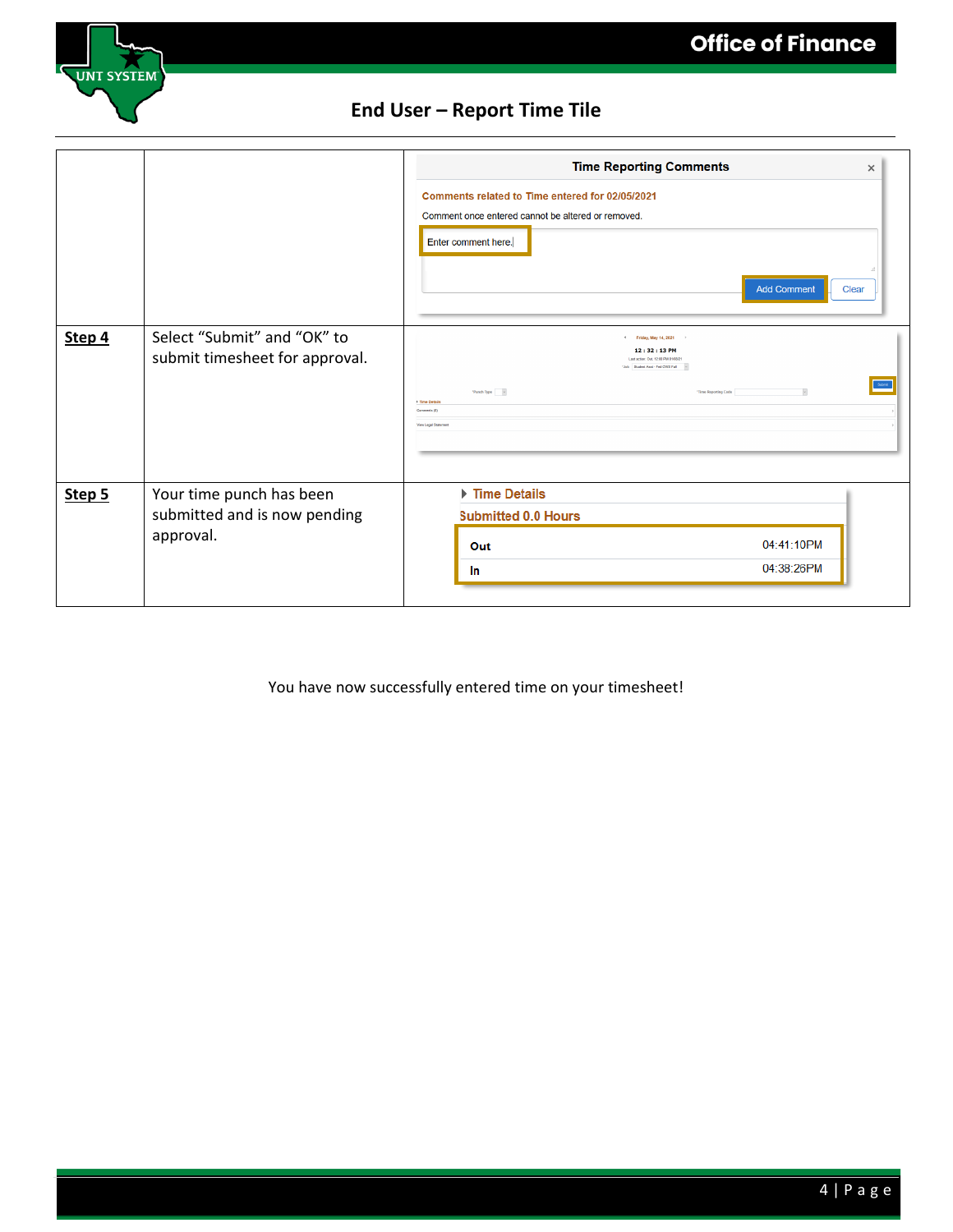

# Correcting an Incorrect Time Entry:

| Step 1            | Under Employee Self Service                                                                                                                                                                    |                                                                                                                                                                                                                                       |
|-------------------|------------------------------------------------------------------------------------------------------------------------------------------------------------------------------------------------|---------------------------------------------------------------------------------------------------------------------------------------------------------------------------------------------------------------------------------------|
|                   | option, select "Time" Tile.                                                                                                                                                                    | ▽ Employee Self Service<br><b>Time</b>                                                                                                                                                                                                |
| Step <sub>2</sub> | Select "Time Summary" Tile.                                                                                                                                                                    | <b>Time Summary</b><br>04/16/21 - 04/30/21                                                                                                                                                                                            |
| Step 2.A          | Select the Job Tile drop down<br>to select the Job in which the<br>time needs to be correct for.<br>You will only see this<br>$\bullet$<br>option if you have<br>multiple jobs.                | *Job Title<br>(Invalid Value)<br>(Invalid Value)<br>*View By<br>Student Assistant - Regular<br>Student Assistant - Regular<br>۳<br>Filters                                                                                            |
| Step 3            | Select the time period in<br>which you wish to review.<br>You can change the View<br>٠<br>By setting if needing. This<br>is located on the left side<br>of screen.                             | Thursday, Apr 29, 2021<br>*View By<br>Period<br><b>Bi-Weekly</b><br>Monthly<br>۲<br>Filt.<br>Period<br>Weekly<br><b>TTMAY</b>                                                                                                         |
| Step 4            | To edit a time entry, such as a<br>double punch, select the day<br>that needs to be edited,<br>"Actions" button, and "Edit<br>Time".<br>You cannot edit approved<br>$\bullet$<br>time entries. | <b>APRIL</b><br>Total Reported: 0.05 Hours, Punch Details: In - 04:38:26PM, Out - 04:41:10PM<br>Time Reporting Code: Regular Hourly Wages - 0.05 Hours<br>29<br>Actions<br><b>Thursday</b><br><b>More Actions</b><br><b>Edit Time</b> |